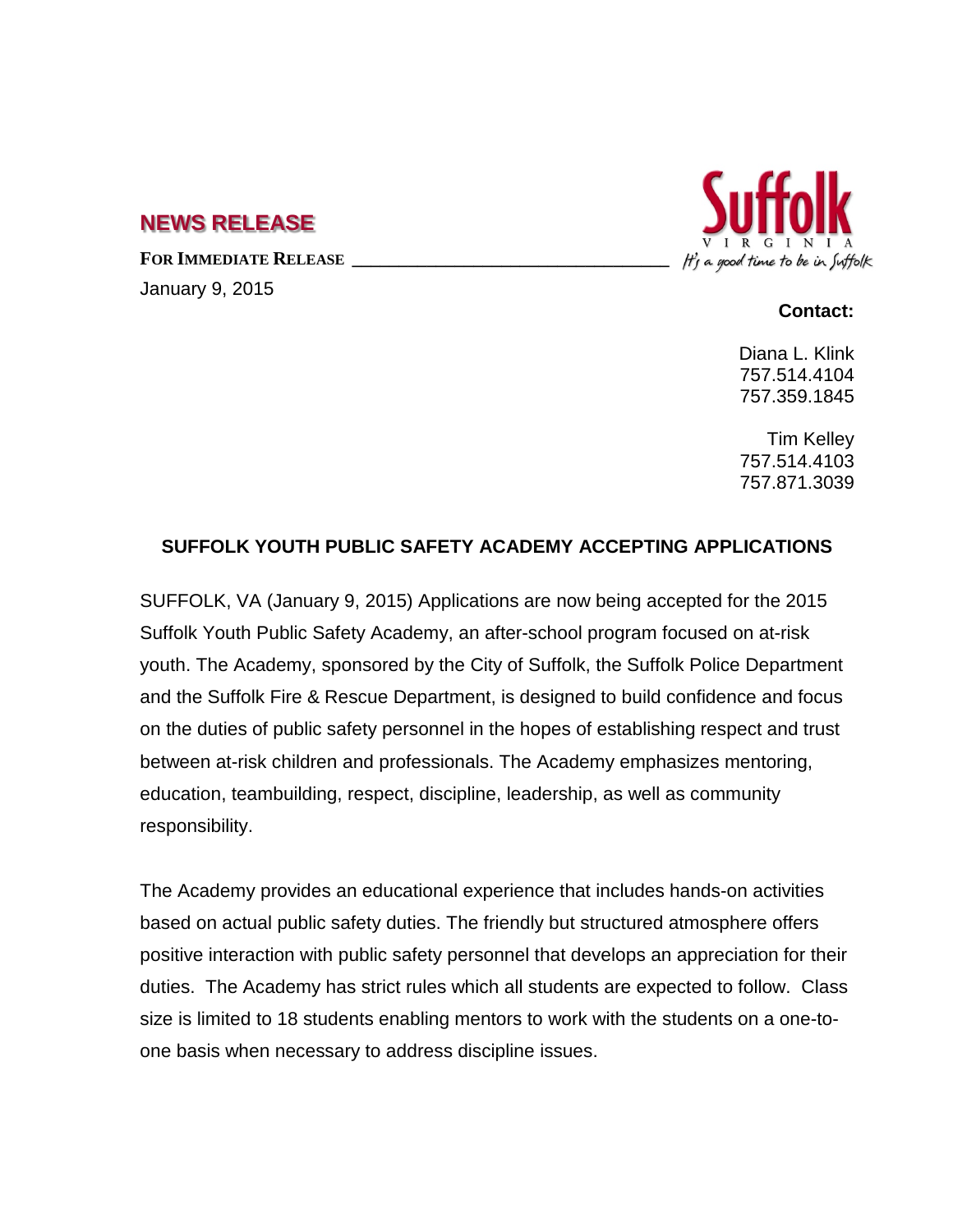Potential candidates must be between 13 and 17 years old at the time of application. Students must abide by established rules to include dress code, maintain passing grades, and conducting themselves in a professional and mature manner. Acts of disrespect are not tolerated and are handled by the mentors with the individual student.

Twice a week classes will start March  $3<sup>rd</sup>$  and run through May 1<sup>st</sup> from 3 p.m. until 7 p.m. on the days of the classes. Classes are held at Suffolk Fire & Rescue Station 6, 300 Kings Fork Road. A Graduation Ceremony is held in Suffolk City Council Chamber for students who successfully complete the course. There will be an Orientation on February 26<sup>th</sup> at 6:30 p.m. at Suffolk Fire & Rescue Station 6 which is mandatory.

Classes include a snack, meal, transportation to and from Station 6 and one or two weekend field trips. Students are required to identify, design and participate in a community service project. Attendance is mandatory. Applicants are screened and chosen by the mentors. Mentors include a Fire Marshal and Fire Trainer, School Resource Officer and Supervisor, Family Service Detective and Western Community Services Board Counselor. Instructors include Police Officers, Fire Fighters, Forensic Unit, Assistant Commonwealth's Attorneys, ABC Agents, Attorney General's office and Nightingale staff.

Class topics include but are not limited to Fire Safety, Defensive Tactics, Police SWAT, Use of Fire Extinguishers, Gangs, Police K-9, Health, Ladder Techniques, Fire Hoses, Forensics, Saturday Field trip to be set, Confined Space Training, Computer Safety, Arson Investigation, Police/Fire Ride Along, Team Building, Active School Shooter Safety, Community Service Project, Police Marine Patrol, Use of Ropes, etc.

There is no cost to participants. The application deadline is Friday, February 6, 2015 at 5 p.m. Applications are available from Suffolk Police School Resource Officers, the Kings Fork Public Safety Center (300 Kings Fork Road), and Suffolk Police